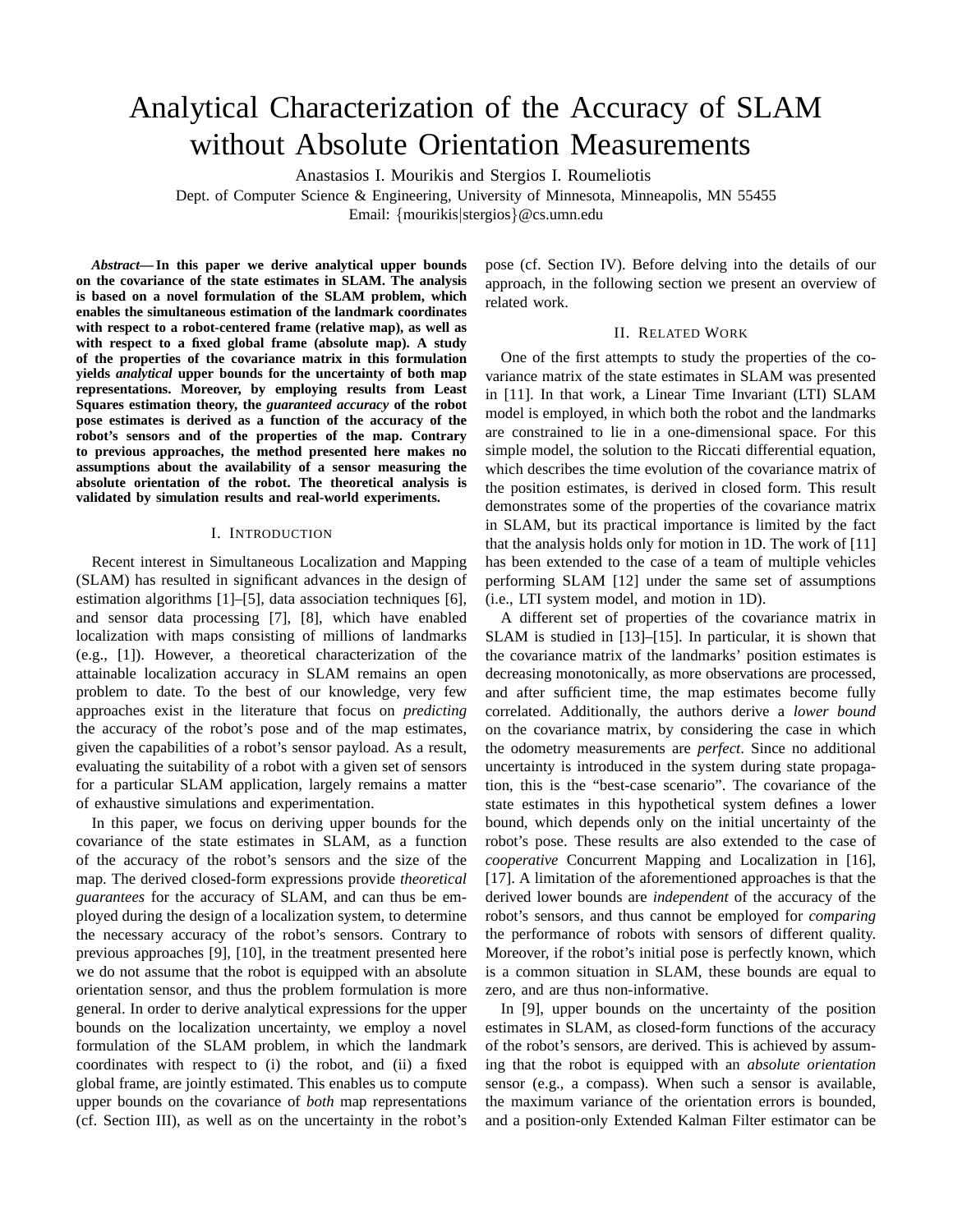formulated. This work is extended to the case of Cooperative SLAM in [10], under the assumption that every robot has an absolute orientation sensor. Clearly, there exist cases where such a requirement is not satisfied. We here extend the results of our previous work to the case where no absolute orientation measurements are available, resulting in a more general formulation. As shown in Section IV, in SLAM it is possible to derive an upper bound on the variance of the robot's orientation errors, *without* requiring that a compass or similar sensor be available.

#### III. THE UNCERTAINTY OF MAP ESTIMATION IN SLAM

In this section, we derive upper bounds for the covariance of the landmarks' position estimates in SLAM. In particular, we compute upper bounds for the uncertainty of the landmarks' positions when these are expressed with respect to i) a fixed global frame (absolute map), and ii) the robot's coordinate frame (relative map).<sup>1</sup> Our approach is based on formulating an Extended Kalman Filter (EKF) estimator, in which the state vector is comprised of both the relative map coordinates, *and* the absolute map coordinates, but does *not* explicitly contain the robot pose. The estimate for the robot pose, as well as its covariance, can be inferred from the transformation between the two map representations, as shown in the following section.

We point out that the computational complexity of this formulation is higher than that of the standard EKF. However, the sole purpose of employing such a formulation of SLAM is to determine analytical upper bounds for the covariance of the state estimates. As will be made clear in the following, in the proposed EKF set-up *all* available measurements are used once, and apart from linearization, no other approximations are made. Therefore, the covariance of the absolute map computed with this filter will be identical (except for small linearization inaccuracies) to the covariance that is computed with the "traditional" EKF SLAM algorithm [18], in which the state vector contains the absolute map coordinates and the robot pose.

#### *A. Relative-map SLAM*

We first study the case in which the state vector is comprised only of the landmarks' positions with respect to the robot (relative map). Denoting the position of the  $i$ -th landmark with respect to the robot at time step  $\ell$  by  ${}^R p_{i_\ell}, i = 1...N$ , we obtain the state propagation equation:

$$
{}^{R}p_{i_{k+1}} = {}^{R_{k+1}}p_{R_k} + C(-\omega_k \delta t)^R p_{i_k}
$$
 (1)

where the rotation matrix expressing the rotation of the robot frame between time-steps  $k + 1$  and k is:

$$
C(-\omega_k \delta t) = \begin{bmatrix} \cos(\omega_k \delta t) & \sin(\omega_k \delta t) \\ -\sin(\omega_k \delta t) & \cos(\omega_k \delta t) \end{bmatrix}
$$
 (2)

<sup>1</sup>We note that the term "relative map" is used in this paper to describe a robot-centred map. This is different than the notion of the relative map employed, for example, in [13].

and  $R_{k+1}p_{R_k}$  is the position of the robot at time-step k, expressed with respect to the robot frame at time-step  $k + 1$ :

$$
R_{k+1}p_{R_k} = -C(-\omega_k \delta t)^{R_k} p_{R_{k+1}} = -v_k \delta t C(-\omega_k \delta t) e_1
$$
 (3)

In the preceding expressions,  $v_k$  and  $\omega_k$  are the translational and rotational velocity of the robot at time step  $k$ , respectively,  $\delta t$  is the sampling interval, and  $e_1 = \begin{bmatrix} 1 & 0 \end{bmatrix}^T$ .

Using the measurements of the robot's translational and rotational velocities,  $v_{m_k}$  and  $\omega_{m_k}$ , respectively, the position estimate of the i-th landmark is propagated according to:

$$
{}^{R}\widehat{p}_{i_{k+1}} = {}^{R_{k+1}}\widehat{p}_{R_k} + C(-\omega_{m_k}\delta t){}^{R}\widehat{p}_{i_k}
$$
  
= 
$$
C(-\omega_{m_k}\delta t) (-v_{m_k}\delta t e_1 + {}^{R}\widehat{p}_{i_k})
$$
 (4)

By linearizing Eq (3), we obtain the error propagation equation for the relative position of the  $i$ -th landmark:

$$
{}^{R}\widetilde{p}_{i_{k+1}} = C(-\omega_{m_k}\delta t) {}^{R}\widetilde{p}_{i_k} - \delta t C(-\omega_{m_k}\delta t) e_1 \widetilde{v}_k + \delta t J_{\times} {}^{R}\widehat{p}_{i_{k+1}} \widetilde{\omega}_k
$$
 (5)

In the last expression, the symbol  $\tilde{c}$  denotes the error in the estimate of the respective quantity, and

$$
J_{\times} = \begin{bmatrix} 0 & 1 \\ -1 & 0 \end{bmatrix} \tag{6}
$$

If we create a state vector,  ${}^R$ **X**, comprised of the relative positions of the landmarks with respect to the robot, then the error propagation equation for this state vector is:

$$
{}^{R}\widetilde{\mathbf{X}}_{k+1} = {}^{R}\mathbf{\Phi}_{k}{}^{R}\widetilde{\mathbf{X}}_{k} + {}^{R}\mathbf{G}_{k}n_{\text{od}}
$$
\n(7)

where  $n_{\text{od}} = \begin{bmatrix} \widetilde{v}_k & \widetilde{\omega}_k \end{bmatrix}^T$  is the noise of the robot's odometry measurements, assumed to be zero-mean, white Gaussian, with covariance matrix  $Q = \text{diag}(\sigma_v^2, \sigma_\omega^2)$ . The state transition matrix is given by<sup>2</sup>

$$
{}^{R}\mathbf{\Phi}_{k} = I_{N} \otimes C(-\omega_{m_{k}}\delta t) \tag{8}
$$

and  ${}^R$ **G**<sub>k</sub> is a 2N × 2 block matrix, whose *i*-th element is

$$
G_{i_k} = \delta t \left[ -C(-\omega_{m_k} \delta t) e_1 \quad J_{\times}{}^R \widehat{p}_{i_{k+1}} \right] \tag{9}
$$

The covariance propagation equation for the uncertainty of the *relative map* is

$$
{}^{R}\mathbf{P}_{k+1|k} = {}^{R}\mathbf{\Phi}_k {}^{R}\mathbf{P}_{k|k} {}^{R}\mathbf{\Phi}_k^T + {}^{R}\mathbf{Q}_k \tag{10}
$$

where we have denoted  ${}^R\mathbf{Q}_k = {}^R\mathbf{G}_k Q^R \mathbf{G}_k^T$ , and  ${}^R\mathbf{P}_{k+1|k}$ and  ${}^R\mathbf{P}_{k|k}$  are the covariance of the error in the state estimate of  ${}^R$ **X**(k + 1) and  ${}^R$ **X**(k) respectively, after measurements up to time  $k$  have been processed.

<sup>&</sup>lt;sup>2</sup>In the remainder of this paper,  $I_n$  denotes the  $n \times n$  identity matrix,  $1_{n\times m}$  denotes the  $n \times m$  matrix of ones,  $0_{n\times m}$  denotes the  $n \times m$  matrix of zeros, and ⊗ denotes the Kronecker product.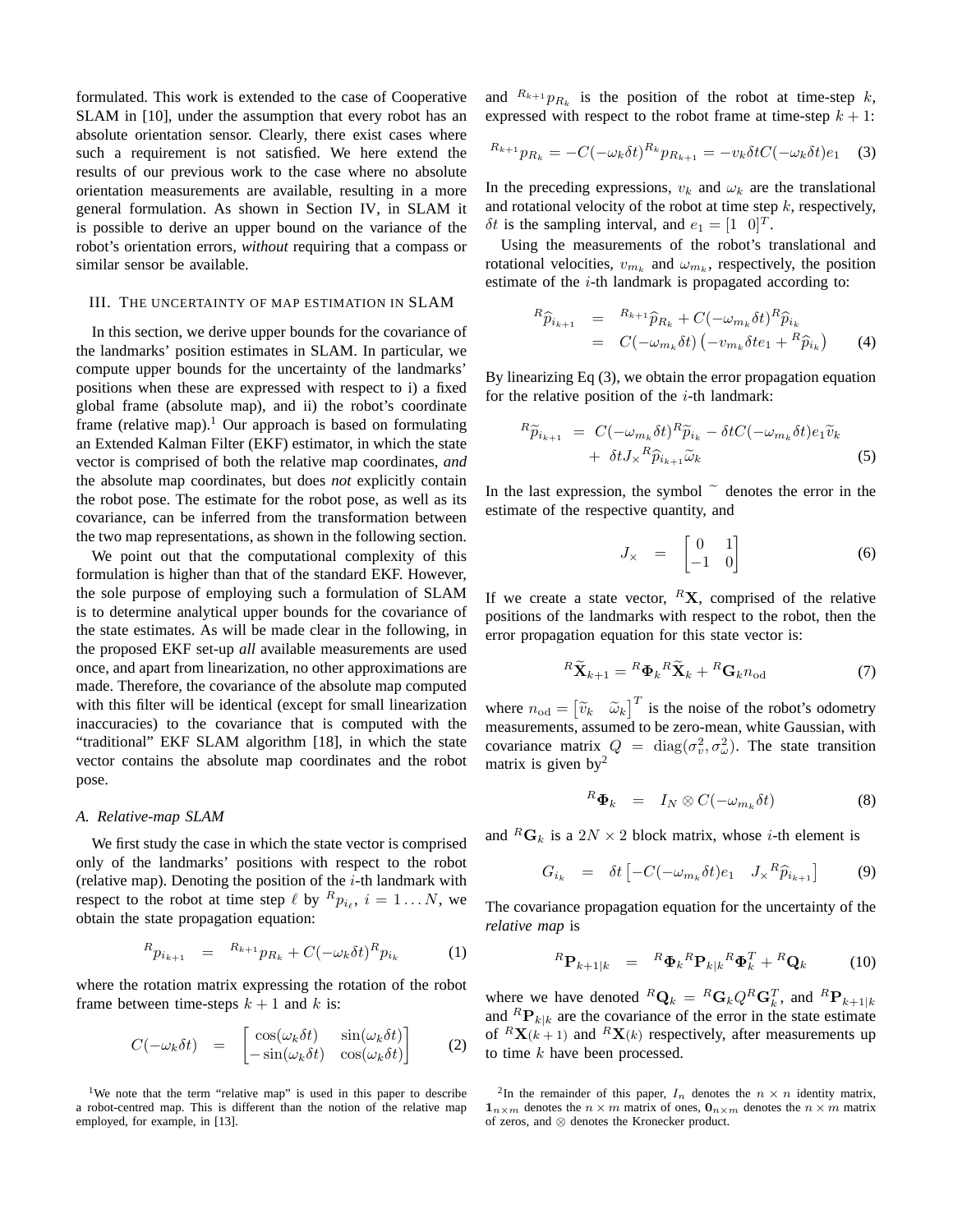#### *B. The Dual-Map Filter*

In order to introduce the absolute landmark coordinates in the state vector, we begin with the observation that, without loss of generality, the global coordinate frame can be selected at the initial position of the robot. Thus, at the first time step, the absolute and relative maps *coincide*, i.e.,  ${}^G$ **X** =  ${}^R$ **X**<sub>0</sub>, where  ${}^{G}\mathbf{X}$  is a vector that contains the coordinates of the N landmarks with respect to the fixed global frame. If at the first time step, we augment the state vector to include two identical copies of the state  ${}^R\textbf{X}_0$ , and we thereafter propagate only one of the copies, while properly accounting for the correlations between the two, then at every time step an estimate for both the relative, and the absolute landmark coordinates will be available.

The augmented state vector is  $\mathbf{X} = [R\mathbf{X}^T \ \ ^G \mathbf{X}^T]^T$ , and the error-state propagation equation is given by

$$
\widetilde{\mathbf{X}}_{k+1} = \begin{bmatrix} R\boldsymbol{\Phi}_k & \mathbf{0}_{2N\times 2N} \\ \mathbf{0}_{2N\times 2N} & I_{2N} \end{bmatrix} \widetilde{\mathbf{X}}_k + \begin{bmatrix} I_{2N} \\ \mathbf{0}_{2N\times 2N} \end{bmatrix} R_{\mathbf{G}_k n_{\text{od}}} \n= \boldsymbol{\Phi}_k \widetilde{\mathbf{X}}_k + \mathbf{G}^R \mathbf{G}_k n_{\text{od}} \qquad (11)
$$

while the covariance propagation equation is given by

$$
\mathbf{P}_{k+1|k} = \mathbf{\Phi}_k \mathbf{P}_{k|k} \mathbf{\Phi}_k^T + \mathbf{G}^R \mathbf{Q}_k \mathbf{G}^T
$$
 (12)

Immediately after state duplication, and before the robot starts moving, the two copies of the state carry exactly the same information, and are thus fully correlated. As a result, the initial covariance matrix for the augmented state vector is given by:

$$
\mathbf{P}_{0|0} = \begin{bmatrix} {^R}\mathbf{P}_{0|0} & {^R}\mathbf{P}_{0|0} \\ {^R}\mathbf{P}_{0|0} & {^R}\mathbf{P}_{0|0} \end{bmatrix}
$$
 (13)

At every time step, the robot performs a direct observation of the *relative positions* of all landmarks, and therefore the measurement vector at each time step is described by

$$
\mathbf{z}(k) = \mathbf{H}\mathbf{X}_k + \mathbf{n}(k), \text{ with } \mathbf{H} = \begin{bmatrix} I_{2N} & \mathbf{0}_{2N \times 2N} \end{bmatrix} \quad (14)
$$

where  $n(k)$  is a Gaussian, zero-mean, white noise vector. The measurements of different landmarks are independent, and therefore the covariance matrix of  $n(k)$  will be a generally time-varying, block-diagonal matrix:

$$
\mathbf{R}_k = \mathbf{Diag}(R_{i_k}) \tag{15}
$$

where  $R_{i_k}$  is the  $2 \times 2$  covariance matrix of the measurement of the  $i$ -th landmark. Using these definitions, we can write the covariance update equation of the EKF as:

$$
\mathbf{P}_{k+1|k+1} = \mathbf{P}_{k+1|k} - \mathbf{P}_{k+1|k} \mathbf{H}^T \mathbf{S}_{k+1}^{-1} \mathbf{H} \mathbf{P}_{k+1|k} \quad (16)
$$

with  $\mathbf{S}_{k+1} = \mathbf{H} \mathbf{P}_{k+1|k} \mathbf{H}^T + \mathbf{R}_{k+1}.$ 

At this point, a clarification regarding the structure of the measurement equation (cf. Eq. (14)) is due. At first, the fact that the measurement equation does not directly involve the absolute position estimates of the landmarks may appear somewhat peculiar. Note, however, that the close relation existing between the absolute and relative maps is expressed via the correlations in the augmented system covariance matrix. These correlations ensure that, during each EKF update step, the absolute map estimates as well as their covariance are appropriately corrected.

By combining the covariance propagation and update equations (Eqs. (12) and (16)), we form the Riccati recursion that describes the time evolution of the covariance matrix in the augmented system. This is given by:

$$
\mathbf{P}_{k+1} = \mathbf{\Phi}_k \left( \mathbf{P}_k - \mathbf{P}_k \mathbf{H}^T \mathbf{S}_k^{-1} \mathbf{H} \mathbf{P}_k \right) \mathbf{\Phi}_k^T + \mathbf{G}^R \mathbf{Q}_k \mathbf{G}^T
$$
 (17)

where we have introduced the substitutions  $P_k = P_{k+1|k}$  and  $\mathbf{P}_{k+1} = \mathbf{P}_{k+2|k+1}$  to simplify the notation.

In this paper, we consider the case where the landmark positions are *unknown* prior to the first observation, and the robot has perfect initial knowledge of its pose, which is the most common setting for SLAM. Immediately after the first set of robot-to-landmark measurements, the uncertainty of the relative map is equal to the covariance matrix of these measurements, i.e.,  ${}^R\text{P}_{0|0} = \text{R}_0$ . The initial value of the Riccati recursion is the covariance matrix for the dualmap filter that arises after duplicating the initial state and performing one propagation step. Thus it is equal to:

$$
\mathbf{P}_0 = \begin{bmatrix} \mathbf{R}_0 + {}^R \mathbf{Q}_0 & \mathbf{R}_0 \\ \mathbf{R}_0 & \mathbf{R}_0 \end{bmatrix}
$$
 (18)

#### *C. Upper bounds on the Asymptotic Covariance*

Having determined the Riccati recursion (Eq. (17)) and its initial value (Eq. (18)), we are now able to derive an upper bound for its solution, and thus an upper bound on the covariance of the map in SLAM. For this purpose, we employ the following lemma:

*Lemma 3.1:* If  $\mathbf{R}_u$  and  $\mathbf{Q}_u$  are constant matrices such that  $\mathbf{R}_u \succeq \mathbf{R}_k$  and  $\mathbf{Q}_u \succeq {}^R\mathbf{Q}_k$ , for all  $k \geq 1$ , then the solution to the Riccati recursion

$$
\mathbf{P}_{k+1}^{u} = \mathbf{\Phi}_{k} \left( \mathbf{P}_{k}^{u} - \mathbf{P}_{k}^{u} \mathbf{H}^{T} \left( \mathbf{H} \mathbf{P}_{k}^{u} \mathbf{H}^{T} + \mathbf{R}_{u} \right)^{-1} \mathbf{H} \mathbf{P}_{k}^{u} \right) \mathbf{\Phi}_{k}^{T} + \mathbf{G} \mathbf{Q}_{u} \mathbf{G}^{T}
$$
\n(19)

with an initial condition  $\mathbf{P}_0^u$  such that  $\mathbf{P}_0^u \succeq \mathbf{P}_0$ , satisfies  $\mathbf{P}_k^u \succeq \mathbf{P}_k$  for all  $k \geq 0$ .

The proof of this lemma is based on induction, and employs the fact that the right hand side of the Riccati recursion is a matrix-increasing function of the arguments  $\mathbf{R}_k$  and  ${}^R\mathbf{Q}_k$ . Due to space limitations, the details of the proof are omitted, and the interested reader is referred to [19] for the details of the proof.

We now show how upper bounds on the matrices  ${}^R\mathbf{Q}_k$ ,  $\mathbf{R}_k$ , and  $P_0$  can be derived. From Eqs. (9) and (11) we obtain:

trace<sup>R</sup>
$$
\mathbf{Q}_k
$$
 = trace $\left(^R\mathbf{G}_k Q^R\mathbf{G}_k^T\right)$  =  $N\sigma_v^2 \delta t^2 + \sigma_\omega^2 \delta t^2 \sum_{i=1}^N \rho_i^2$ 

where  $\rho_i$  is the distance of the *i*-th landmark to the robot. Thus, if  $\rho_o$  is the maximum possible distance between the robot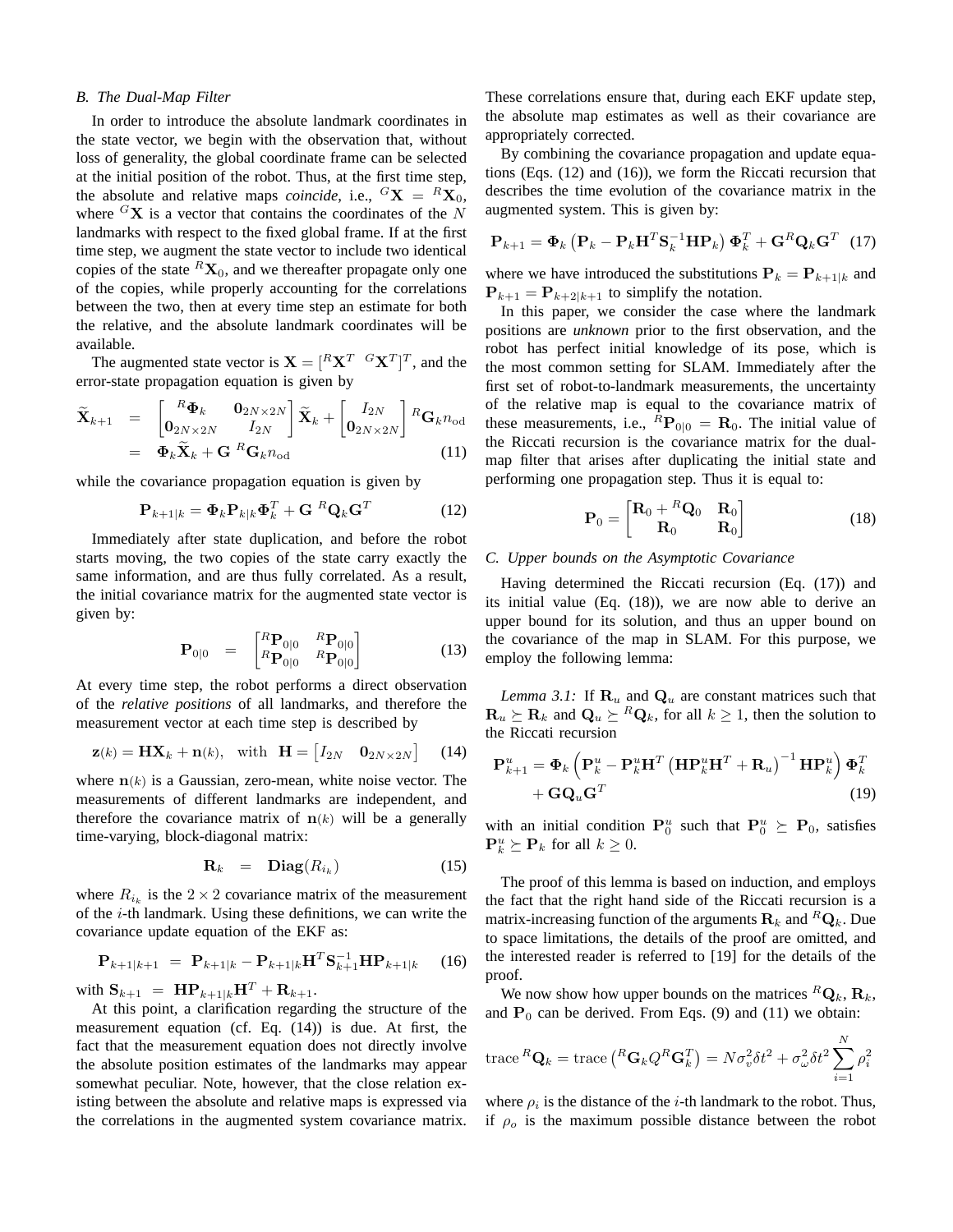and any landmark (determined, for example, by the robot's maximum sensing range), the following inequality holds:

trace 
$$
^R\mathbf{Q}_k \leq N\sigma_v^2 \delta t^2 + N\sigma_\omega^2 \rho_o^2 \delta t^2 = q
$$

We therefore obtain an upper bound for  ${}^R\mathbf{Q}_k$ , as:

$$
{}^{R}\mathbf{Q}_{k} \preceq qI_{2N} = \mathbf{Q}_{u}
$$
 (20)

We should note at this point that this is *not* the lowest upper bound that can be derived for  ${}^R\mathbf{Q}_k$ . By considering the effect of the errors in the translational and rotational velocity measurements separately, a tighter bound can be obtained. The resulting matrix is non-diagonal in this case, however, and this complicates the ensuing analysis. All the pertinent quantities can still be derived in closed form, but the resulting expressions are considerably more cumbersome. We have thus opted not to present the tighter, but more complex bounds in this paper, in the interest of clarity. These results can be found in [19].

An upper bound on the measurement covariance matrix,  $\mathbf{R}_k$ , can be derived by considering the characteristics of the particular sensor used for the relative position measurements. If the covariance matrix of the measurement of each individual landmark can be bounded above by  $R_{i_k} \preceq rI_2$ , then we obtain

$$
\mathbf{R}_k \preceq rI_{2N} = \mathbf{R}_u
$$

Regarding the initial value of the recursion in Eq. (19), it is easy to see that the following matrix satisfies the condition  ${\bf P}^u_0 \succeq {\bf P}_0$ :

$$
\mathbf{P}_0^u = \begin{bmatrix} (q+r)I_{2N} & rI_{2N} \\ rI_{2N} & rI_{2N} \end{bmatrix}
$$
 (21)

An additional difficulty in solving for the steady-state value of the Riccati recursion in Eq. (19) is that the state transition matrix,  $\Phi_k$ , is time-varying. Considering, however, the special structure of the matrices that appear in this recursion, the following lemma can be proven [19]:

*Lemma 3.2:* Let the solution,  $P_k^u$ , to the recursion in Eq. (19) be partitioned in  $2N \times 2N$  blocks as

$$
\mathbf{P}_k^u = \begin{bmatrix} {}^R \mathbf{P}_k^u & \mathbf{P}_{RG_k} \\ \mathbf{P}_{RG_k}^T & {}^G \mathbf{P}_k^u \end{bmatrix} \tag{22}
$$

Additionally, let  $\bar{P}_k$  be the solution to the recursion

$$
\bar{\mathbf{P}}_{k+1} = \bar{\mathbf{P}}_k - \bar{\mathbf{P}}_k \mathbf{H}^T \left( \mathbf{H} \bar{\mathbf{P}}_k \mathbf{H}^T + \mathbf{R}_u \right)^{-1} \mathbf{H} \bar{\mathbf{P}}_k + \mathbf{G} \mathbf{Q}_u \mathbf{G}^T
$$
\n(23)

with initial condition  $\bar{\mathbf{P}}_0 = \mathbf{P}_0^u$ , and let  $\bar{\mathbf{P}}_k$  be partitioned as

$$
\bar{\mathbf{P}}_k = \begin{bmatrix} R\bar{\mathbf{P}}_k & \bar{\mathbf{P}}_{RG_k} \\ \bar{\mathbf{P}}_{RG_k}^T & {}^G \bar{\mathbf{P}}_k \end{bmatrix} \tag{24}
$$

Then for any  $k \geq 0$ , the following relations hold:

$$
{}^{R}\bar{\mathbf{P}}_{k} = {}^{R}\mathbf{P}_{k}^{u}, \quad {}^{G}\bar{\mathbf{P}}_{k} = {}^{G}\mathbf{P}_{k}^{u}, \text{ and } \mathbf{P}_{RG_{k}} = \mathbf{C}_{k}\bar{\mathbf{P}}_{RG_{k}}
$$
  
where  $\mathbf{C}_{k} = \prod_{i=1}^{k} {}^{R}\Phi_{k}$ .

This lemma demonstrates that to derive an upper bound on the steady-state covariance of the absolute and relative maps in SLAM, it suffices to determine the steady-state solution of the Riccati in Eq. (23). This recursion is simpler than that of Eq. (19), since it is a *constant coefficient* Riccati recursion. In order to determine the *asymptotic* solution of Eq. (23), we employ the following lemma, which has been adapted from [20]:

*Lemma 3.3:* Suppose  $\bar{P}_k^{u(0)}$  $\frac{u(0)}{k}$  is the solution to the discretetime Riccati recursion in Eq. (23) with initial value  $P_0^u$  =  $0_{4N\times4N}$ . Then the solution with the initial condition given in Eq. (21) is determined by the identity

$$
\bar{\mathbf{P}}_k^u - \bar{\mathbf{P}}_k^{u(0)} = \mathbf{T}_k \left( I_{4N} + \bar{\mathbf{P}}_0 \mathbf{J}_k \right)^{-1} \bar{\mathbf{P}}_0 \mathbf{T}_k^T
$$

where  $\mathbf{T}_k$  is given by

$$
\mathbf{T}_k = (I_{4N} - \mathbf{K}_p \mathbf{H})^k (I_{4N} + \mathbf{P} \mathbf{J}_k)
$$

In these expressions,  $P$  is any solution to the Discrete Algebraic Riccati Equation (DARE):

$$
\mathbf{P} = \mathbf{P} - \mathbf{P} \mathbf{H}^T (\mathbf{H} \mathbf{P} \mathbf{H}^T + \mathbf{R}_u)^{-1} \mathbf{H} \mathbf{P} + \mathbf{G} \mathbf{Q}_u \mathbf{G}^T
$$

and  $\mathbf{K}_p = \mathbf{P}\mathbf{H}^T \left( \mathbf{H} \mathbf{P} \mathbf{H}^T + \mathbf{R}_u \right)^{-1}$ .  $\mathbf{J}_k$  denotes the solution to the *dual* Riccati recursion:

$$
\mathbf{J}_{k+1} = \mathbf{J}_k - \mathbf{J}_k \mathbf{G} (\mathbf{G}^T \mathbf{J}_k \mathbf{G} + \mathbf{Q}_u^{-1})^{-1} \mathbf{G}^T \mathbf{J}_k + \mathbf{H}^T \mathbf{R}_u^{-1} \mathbf{H}
$$

with zero initial condition,  $\mathbf{J}_0 = \mathbf{0}_{4N \times 4N}$ .

Lemma 3.3 simplifies the evaluation of the steady-state value of  $\bar{P}_k$ , since the solution to the Riccati recursion with zero initial condition is easily derived. When the initial value of the covariance is zero, then the submatrix of  $\bar{P}_k$  that corresponds to the covariance of the absolute map will *remain* zero for all  $k \geq 0$ , since no influx of uncertainty occurs in the absolute landmark coordinates. This observation results in significant simplification of the necessary derivations, which are presented in detail in [19].

Applying Lemmas 3.3 and 3.2, and evaluating the limit of the resulting expressions as  $k \to \infty$ , allows us to obtain the following upper bound for the asymptotic covariance matrix of the augmented-state filter:

$$
\mathbf{P}_{\infty} \preceq \begin{bmatrix} \left(\frac{q}{2} + \sqrt{\frac{q^2}{4} + qr}\right) I_{2N} & \mathbf{0}_{2N \times 2N} \\ \mathbf{0}_{2N \times 2N} & \left(-\frac{q}{2} + \sqrt{\frac{q^2}{4} + qr}\right) I_{2N} \end{bmatrix}
$$

This expression provides an upper bound for the covariance of the augmented state vector after every EKF *propagation* step. To derive a bound for the covariance immediately after the *update* step of the EKF, we note that during propagation, the absolute map covariance remains unchanged, while the uncertainty of the relative map is increased according to Eq. (10). Using this observation, we can show that an upper bound on the steady-state covariance matrix of the relative map, immediately after every update step, is given by

$$
{}^{R}\bar{\mathbf{P}}_{\infty} = \left(-\frac{q}{2} + \sqrt{\frac{q^2}{4} + qr}\right)I_{2N} = r_{\text{map}}I_{2N}
$$
 (25)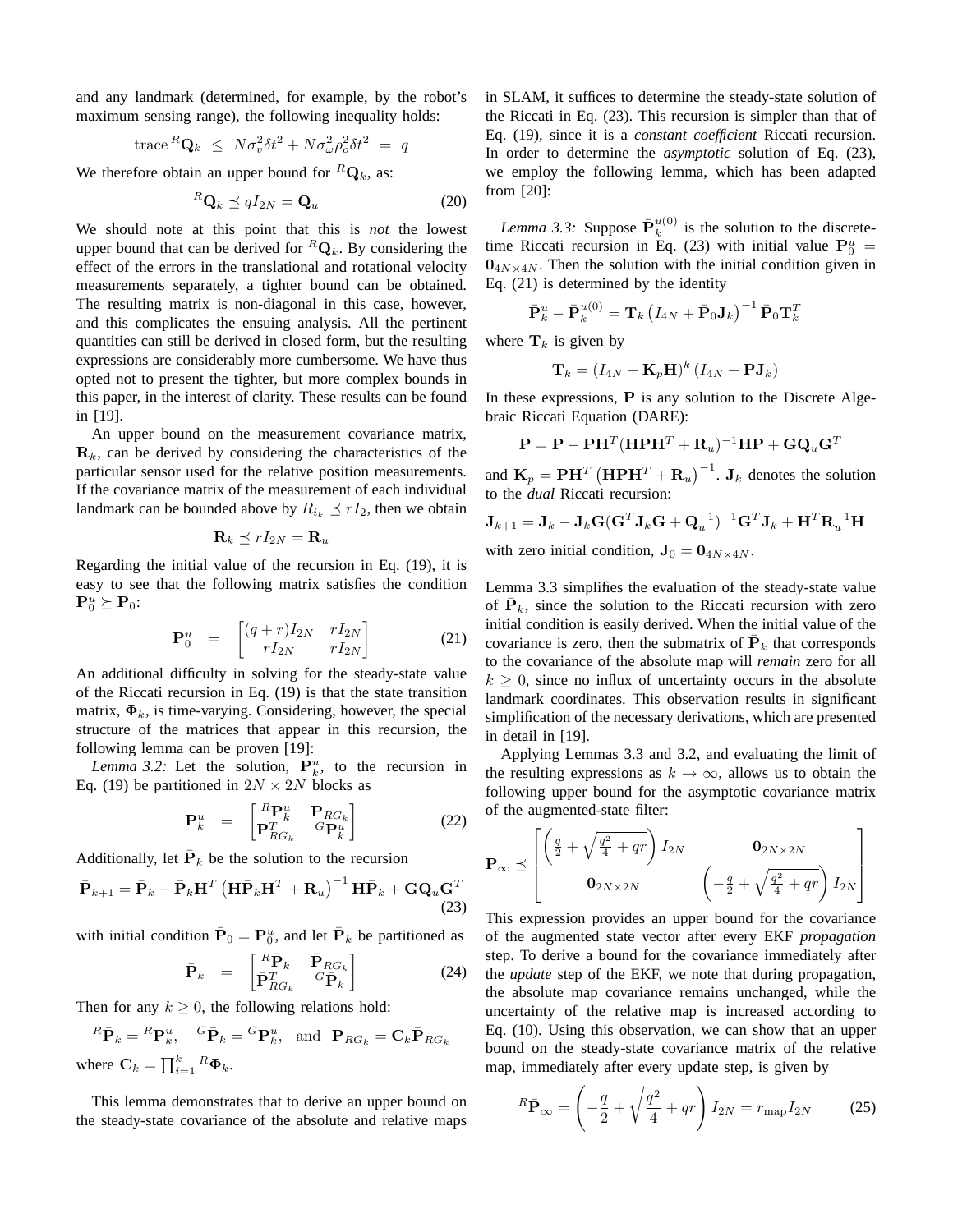while the asymptotic uncertainty of the absolute positions of the landmarks in SLAM is bounded above by the matrix

$$
{}^{G}\bar{\mathbf{P}}_{\infty} = \left(-\frac{q}{2} + \sqrt{\frac{q^2}{4} + qr}\right)I_{2N} = r_{\text{map}}I_{2N}
$$
 (26)

These results provide bounds for the accuracy of the map in SLAM, which are evaluated in closed form, and depend on the accuracy of the robot's sensors, as well as on the size of the area being mapped. Interestingly, the *bounds* on both the relative and absolute map are *equal*, when the covariance matrix after the update phase of the EKF is considered. However, it should be clear that the *actual* covariance matrices of the two map representations are *not* identical at steady state. In the next section, we show how these results can be used for obtaining bounds on the covariance of the robot's pose estimates in SLAM.

## IV. THE ACCURACY OF POSE ESTIMATION IN SLAM

Although the robot pose (position and orientation) is not explicitly contained in the state vector of the formulation that we presented in the preceding section, an estimate for this pose is implicitly defined from the estimates of the relative map,  ${}^R$ **X**, and the absolute map,  ${}^G$ **X**. Specifically, the relation between the representation of the  $i$ -th landmark in the global frame,  $G_{p_i}$ , and in the robot frame at time step k,  $R_k p_i$ , is given by:

$$
{}^{G}p_{i} = {}^{G}p_{R_{k}} + C(\phi_{k})^{R_{k}}p_{i}
$$
 (27)

where  ${}^{G}p_{R_k}$  and  $\phi_k$  are the position and orientation of the robot with respect to the global frame at time step  $k$ , respectively. Thus, given the augmented state vector at timestep k,  $\mathbf{X}_k = [\begin{matrix} R\mathbf{X}^T & G\mathbf{X}^T \end{matrix}]^T$ , and its covariance,  $\mathbf{P}_k$ , we are able to determine the robot pose,

$$
\boldsymbol{\theta}_k = \begin{bmatrix} {^G p}_{R_k}^T & \phi_k \end{bmatrix}^T
$$

and its covariance,  $P_{\theta\theta}$ , by solving the Least Squares minimization problem:

$$
\min_{\boldsymbol{\theta}_k} \boldsymbol{\varepsilon}_k^T \mathbf{W}_k^{-1} \boldsymbol{\varepsilon}_k \tag{28}
$$

where  $\varepsilon_k$  is the vector of errors that we seek to minimize, i.e., the  $2N \times 1$  vector whose *i*-th block is equal to

$$
\varepsilon_i = {}^G p_{R_k} + C(\phi_k)^{R_k} p_i - {}^G p_i \tag{29}
$$

and  $W_k$  is the covariance matrix of the vector  $\varepsilon_k$ . Employing linearization of Eq. (29), we obtain

$$
\mathbf{W}_k = \mathbf{H}_{X_k} \mathbf{P}_k \mathbf{H}_{X_k}^T
$$
 (30)

where  $\mathbf{H}_{X_k}$  is the Jacobian of the error vector  $\varepsilon_k$  with respect to the state vector  $X_k$ , given by

$$
\mathbf{H}_{X_k} = \begin{bmatrix} I_N \otimes C(\phi_k) & I_{2N} \end{bmatrix} \tag{31}
$$

The covariance matrix of the least-squares estimate for  $\theta_k$  is:

$$
\mathbf{P}_{\theta\theta} = (\mathbf{H}_{\theta_k}^T \mathbf{W}_k^{-1} \mathbf{H}_{\theta_k})^{-1}
$$
  
=  $(\mathbf{H}_{\theta_k}^T (\mathbf{H}_{X_k} \mathbf{P}_k \mathbf{H}_{X_k}^T)^{-1} \mathbf{H}_{\theta_k})^{-1}$  (32)

where  $H_{\theta_k}$  is the Jacobian matrix of the error vector  $e_k$  with respect to  $\theta_k$ . This is a  $2N \times 3$  block matrix, whose *i*-th block element is equal to

$$
H_i = \begin{bmatrix} I_2 & \breve{p}_{i_k} \end{bmatrix}, \quad \text{with} \quad \breve{p}_{i_k} = -J_{\times} C(\phi_k)^{R_k} p_i \tag{33}
$$

We point out that the solution of the Least Squares problem in Eq. (28) and the covariance of this solution, given by Eq. (32), yield the *same* results for the robot's pose, as the "standard" EKF formulation for SLAM, when at least 2 landmarks are available. This is because in both cases, *all* the available measurements are used, and no approximations are made (apart from linearization). Thus, we can use the expression of Eq. (32), to study the properties of the robot's pose covariance in EKF-based SLAM.

In the following, we focus on deriving upper bounds on the steady-state value of the matrix  $P_{\theta\theta}$ . Note that since  $P_k \preceq$  $\mathbf{P}_k^u$ , an upper bound for the covariance of the robot pose at time-step  $k$  is given by (cf. Eq. (32)):

$$
\mathbf{P}_{\theta\theta}^{u} = \left(\mathbf{H}_{\theta_k}^T \left(\mathbf{H}_{X_k} \mathbf{P}_k^u \mathbf{H}_{X_k}^T\right)^{-1} \mathbf{H}_{\theta_k}\right)^{-1} \quad (34)
$$

Substitution of the asymptotic results from Eqs. (25) and (26), and of the values of the Jacobians  $H_{\theta_k}$  and  $H_{X_k}$  from Eqs. (31) and (33), yields the following asymptotic value for  ${\bf P}_{\boldsymbol{\theta}\boldsymbol{\theta}}^u$ :

$$
\mathbf{P}_{\theta\theta}^{u} = 2r_{\text{map}} \begin{bmatrix} NI_2 & \sum_{i=1}^{N} \check{p}_i \\ \sum_{i=1}^{N} \check{p}_i^T & \sum_{i=1}^{N} (\check{p}_i^T \check{p}_i) \end{bmatrix}^{-1} = \begin{bmatrix} P_{PP} & P_{P\phi} \\ P_{P\phi}^T & P_{\phi\phi} \end{bmatrix}
$$
(35)

Employing inversion of the partitioned matrix in Eq. (35) we obtain the following expression for  $P_{\phi\phi}$ :

$$
P_{\phi\phi} = \frac{2r_{\text{map}}}{\sum_{i=1}^{N} (\breve{p}_i^T \breve{p}_i) - \frac{1}{N} \left( \sum_{i=1}^{N} \breve{p}_i^T \right) \left( \sum_{i=1}^{N} \breve{p}_i \right)}
$$
(36)

Noting that for any *i*, *j*, the property  $\tilde{p}_i^T \tilde{p}_j = {}^R p_i^T {}^R p_j$  holds, and after simple algebraic manipulation, we can re-write the expression for  $P_{\phi\phi}$  as [19]:

$$
P_{\phi\phi} = \frac{4Nr_{\text{map}}}{\sum_{i=1}^{N} \sum_{j=1}^{N} \rho_{ij}^2}
$$
 (37)

where  $\rho_{ij}$  is the distance between landmarks i and j. Thus, if the pairwise distances of the landmarks are known, an upper bound on the robot's orientation variance is determined by the preceding expression. Furthermore, if some properties of the placement of the landmarks in space is known, using this expression we can determine bounds that are independent of the *actual* landmark positions. For example, if the minimum allowable distance between any two landmarks is equal to  $\rho_{LL_{\rm min}}$ , then

$$
P_{\phi\phi} \le \frac{4r_{\text{map}}}{(N-1)\rho_{LL_{\text{min}}}^2} \tag{38}
$$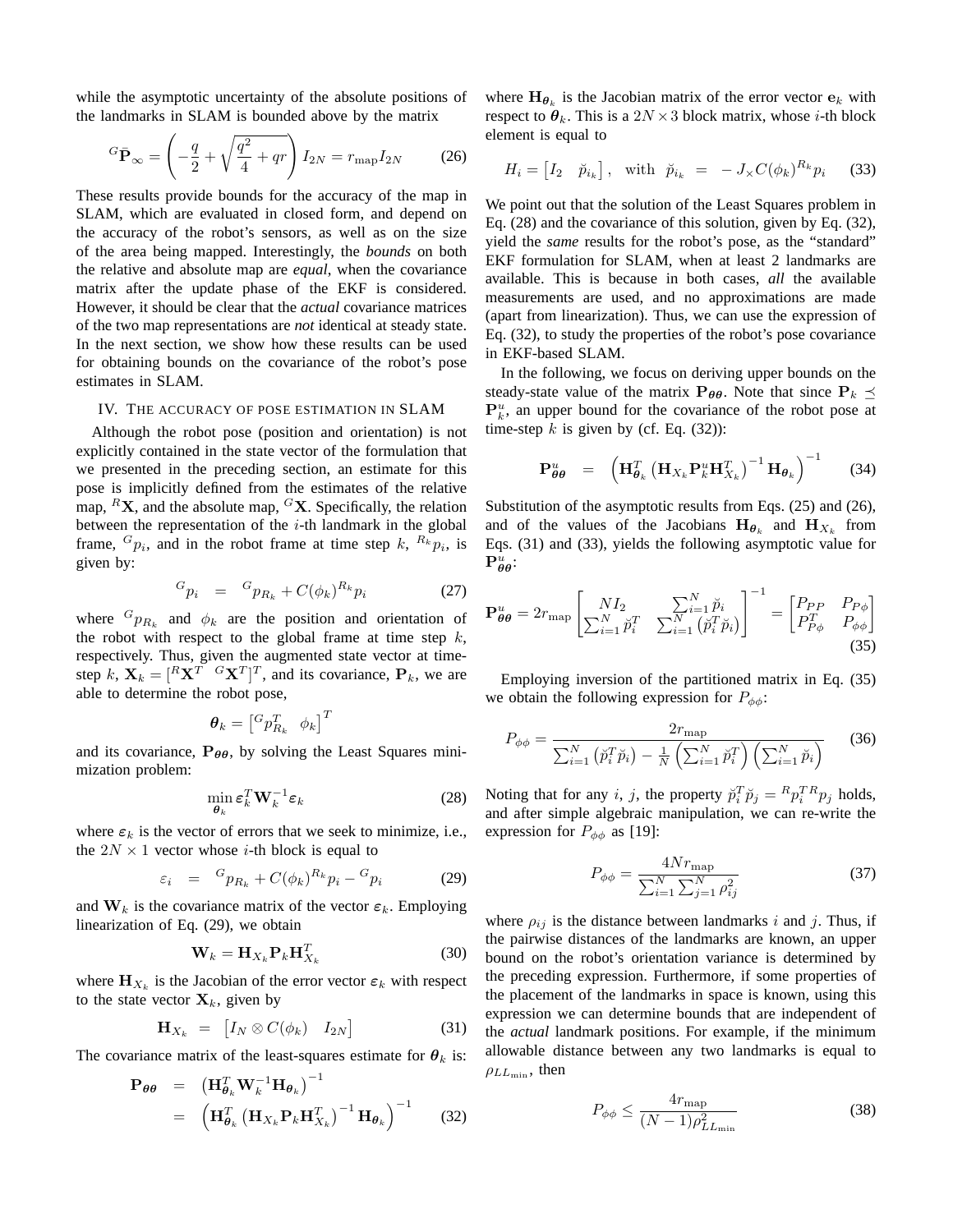

Fig. 1. (a) The diagonal elements of the covariance of the landmark position estimates, computed by the standard EKF SLAM algorithm, and by the dual-map filter presented in Section III. (b) The diagonal elements of the robot pose covariance, computed by the standard EKF SLAM algorithm, and by the method described in Section IV. To preserve the clarity of the figure, only the first 100sec are shown.

−1

For the upper bound on the covariance matrix of the robot's position estimates, we obtain from Eq. (35):

$$
P_{PP} = 2r_{\text{map}} \left( NI_2 - \frac{\left( \sum_{i=1}^{N} \breve{p}_i \right) \left( \sum_{i=1}^{N} \breve{p}_i^T \right)}{\sum_{i=1}^{N} \left( \breve{p}_i^T \breve{p}_i \right)} \right)
$$

which, by application of the matrix inversion lemma, yields:

$$
P_{PP} = \frac{2r_{\text{map}}}{N} I_2
$$
  
+ 
$$
\frac{2r_{\text{map}} \left(\sum_{i=1}^{N} \tilde{p}_i\right) \left(\sum_{i=1}^{N} \tilde{p}_i^T\right)}{\frac{N^2 \left(\sum_{i=1}^{N} (\tilde{p}_i^T \tilde{p}_i) - \frac{1}{N} \left(\sum_{i=1}^{N} \tilde{p}_i^T\right) \left(\sum_{i=1}^{N} \tilde{p}_i\right)\right)}{r_2}}
$$

To derive an upper bound for  $P_{PP}$ , we examine the trace of the second term,  $T_2$ , in the last expression. After some algebraic manipulation, it can be shown that

trace
$$
(T_2)
$$
 =  $\frac{4r_{\text{map}}\sum_{i=1}^{N} (R_p T R_p i)}{\sum_{i=1}^{N} \sum_{j=1}^{N} \rho_{ij}^2} - \frac{2r_{\text{map}}}{N}$ 

and thus

$$
P_{PP} \preceq \frac{2r_{\text{map}}}{N} I_2 + \text{trace}(T_2) I_2 = \frac{1}{N} P_{\phi\phi} \sum_{i=1}^{N} \rho_i^2 I_2
$$

Finally, we observe that if the maximum distance between the robot and any landmark is equal to  $\rho_o$ , the covariance of the robot's position estimate is bounded above by

$$
P_{PP} \preceq \rho_o^2 P_{\phi\phi} I_2 \tag{39}
$$

This result, along with those of Eqs. (37)-(38), which determine upper bounds on the robot's orientation uncertainty, and that of Eq. (26), which yields the upper bound of the covariance matrix of the global landmark coordinates, are the most important results of this paper. They enable us to compute the *guaranteed accuracy* of the state estimates in SLAM, as an *analytical function* of the accuracy of the robot's sensors, and the properties of the landmarks' configuration. Hence, these expressions can be employed to determine whether a candidate robot system design satisfies the accuracy requirements of a given SLAM application, *without* the need for simulations, or experimentation.

For example, consider a scenario in which a service robot (e.g., autonomous lawn-mower, autonomous vacuum-cleaner) is operating in an area of approximately known size, and localizes by performing SLAM. Clearly, the state vector should contain as few landmarks as possible, to minimize the computational requirements of the localization algorithm. Moreover, the robot's sensors should be as inexpensive (and thus, as inaccurate) as possible, in order to minimize production costs. By employing the results of this paper during the design phase, the trade-offs between cost, complexity, and localization accuracy can be studied, and informed decisions can be reached. Moreover, during the robot's operation, the selection of landmarks to include in the state vector can be guided by the results of Eqs. (37)-(38), to ensure *theoretical guarantees* for the robot's pose accuracy. It thus becomes clear that the availability of closed-form expressions that characterize the accuracy of the state estimates in SLAM is a powerful tool, which can be employed both in the design phase and during the operation of robotic systems. In the following section, we present results from real-world experiments, which demonstrate the validity of the preceding theoretical analysis.

#### V. EXPERIMENTAL RESULTS

Before describing the setup of our real-world experiments, we illustrate, with numerical results, that the dual map formu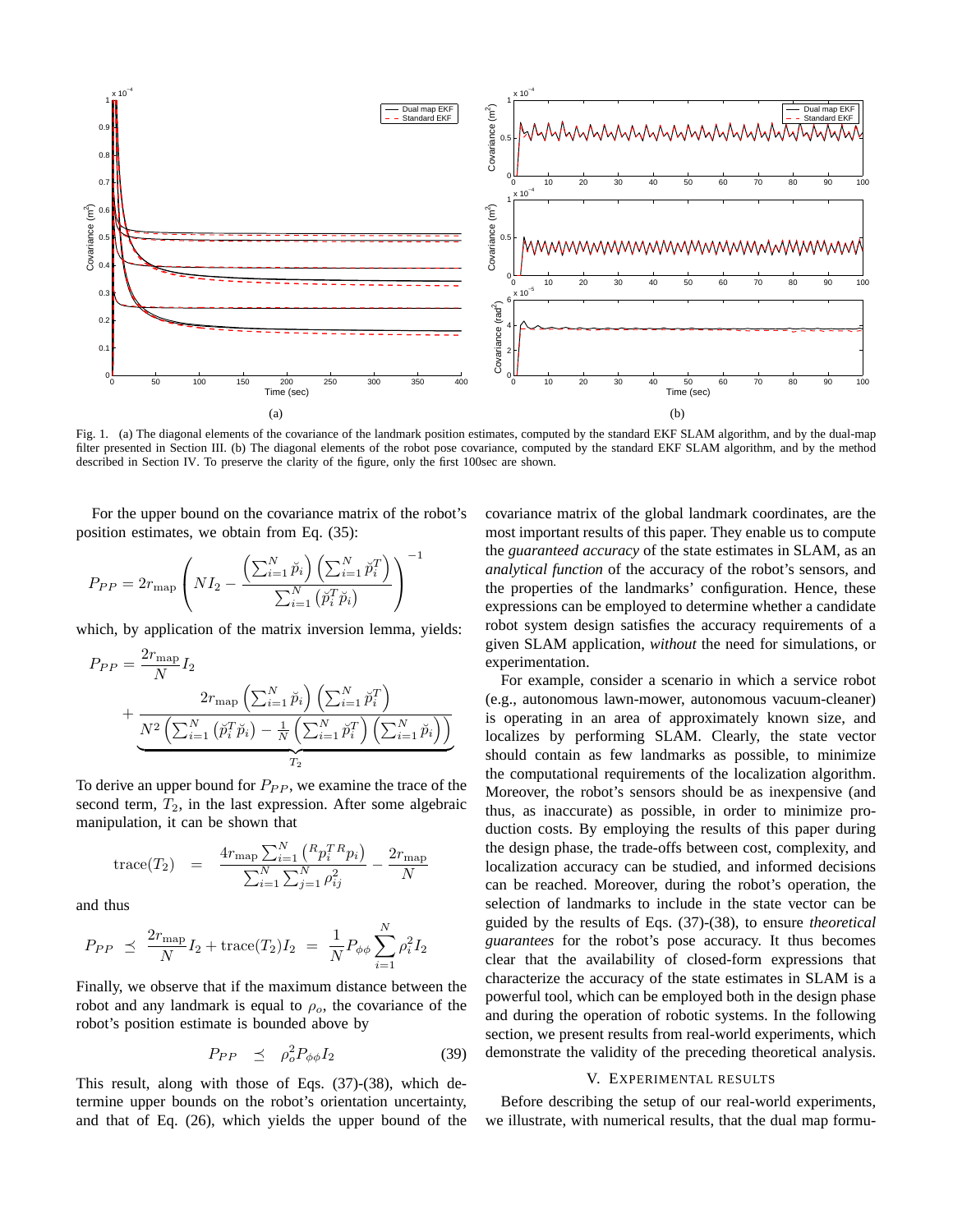lation employed in our analysis is equivalent to the "standard" EKF SLAM formulation, in which the state vector comprises the robot pose and the landmark positions. For this purpose, we consider a SLAM scenario in which a robot moves randomly in a square area of side 4m, and observes four landmarks randomly placed in the area. Both the "standard" EKF-based SLAM algorithm, and the one described in Section III, process the same data, and the results for the covariance of the global landmark coordinates are shown in Fig. 1(a). In this plot we observe that the numerical results obtained with both filters are almost identical, with only small differences due to linearization and numerical errors. Moreover, in Fig. 1(b) we plot the diagonal elements of the robot's pose covariance matrix, computed both by the standard EKF SLAM, and using Eq. (32). Once again, we observe that the two methods yield almost identical results, thus indicating that by studying the properties of the covariance in our formulation, we can draw conclusions for the covariance in the standard EKF-based SLAM algorithm.<sup>3</sup>

In our real-world experiments, a Pioneer 3 robot equipped with two opposite-facing SICK LMS200 laser scanners, which provide a  $360^\circ$  field of view, was employed (cf. Fig. 2(a)). During the experiment presented in this paper, the robot moves randomly while performing SLAM in an area of approximate dimensions 10m×4m. The laser scans are processed for detecting four prominent corners in the area, which are used as landmarks. For detecting each corner, line-fitting is employed to compute the equations of adjacent wall lines, and the intersection of these lines is determined. The maximum standard deviation of each of the robot-to-landmark measurements was experimentally found to be equal to approximately 0.15m, which yields an upper bound  $R \leq 0.0225 I_2$ m<sup>2</sup>. The robot receives translational velocity measurements with standard deviation  $\sigma_v = 0.01$ m/sec, and rotational velocity measurements with  $\sigma_{\omega} = 5 \times 10^{-3}$  rad/sec. The estimated robot trajectory, as well as the landmark positions, are shown in Fig. 2(b). In the same figure, a sample laser scan is superimposed (after being transformed to the global frame), to illustrate the geometry of the area where the robot operates.

In Fig. 3, the standard deviation of the estimation errors (solid lines), as this is computed by the filter, is compared to the standard deviation computed with the theoretically derived bounds (dashed lines). For the robot orientation, the bound in Eq. (38) is employed in this case. From the plots in Fig. 3, we conclude that the analytical bounds that we have derived can be employed in order to *predict* the localization accuracy of SLAM without having to resort to extensive simulations, or experimentation.

We should point out that in this particular case, where the robot moves randomly in space, the actual standard deviations are approximately 2-3 times smaller than the corresponding upper bounds. If the robot's trajectory was such that the robotto-landmark distances were always close to their maximum values, the bounds would have been significantly tighter. This fact has been verified in numerous simulation studies of "adverse" SLAM setups. Finally, it is worth mentioning that due to occlusions and data association failures, the landmarks were not detected in every laser scan. On the average, the landmarks were successfully detected 94% of the time. Despite these fluctuations in the number of observed landmarks, the theoretical bounds still provide a quite accurate characterization of the uncertainty in SLAM.

## VI. CONCLUSIONS

In this paper, we have derived upper bounds on the covariance of the state estimates in SLAM, as *analytical* functions of the accuracy of the robot's sensors, and of the properties of the map (e.g., number of landmarks, maximum distance to landmarks). These bounds determine the *guaranteed accuracy* that will be attained by a robot with a given set of sensors, performing SLAM. Therefore, they can be used during the design of a localization system, to guide the selection of important parameters that affect the system's performance, cost, and algorithmic complexity. The derived analytical expressions simplify the process of verifying whether a particular design meets the accuracy requirements of a given application, minimizing the need for tedious and time-consuming simulation studies, or exhaustive experimentation. In our future work, we plan to extend these results to cases in which the robot does not operate within the same area for its entire mission. In such cases, the number of visible landmarks dynamically changes over time, and important issues such as loop-closure arise. In this case, the length of the loops of the environment is a crucial factor, which determines the accuracy of the robot's localization. We believe that the theoretical analysis presented in this paper can serve as a basis for the study of more complex SLAM scenarios.

## ACKNOWLEDGEMENTS

This work was supported by the University of Minnesota (GiA Award, DTC), the Jet Propulsion Laboratory (Grant No. 1248696, 1251073), and the National Science Foundation (ITR, Grant No. EIA-0324864).

## **REFERENCES**

- [1] M. Montemerlo, "FastSLAM: A factored solution to the simultaneous localization and mapping problem with unknown data association," Ph.D. dissertation, Robotics Institute, Carnegie Mellon University, 2003.
- [2] P. Newman, J. Leonard, J. D. Tardos, and J. Neira, "Explore and return: experimental validation of real-time concurrent mapping and localization," in *Proc. of the IEEE International Conference on Robotics and Automation*, Washington, DC, May 11-15 2002, pp. 1802–9.
- [3] S. B. Williams, G. Dissanayake, and H. Durrant-Whyte, "An efficient approach to the simultaneous localisation and mapping problem," in *Proc. of the 2002 IEEE International Conference on Robotics and Automation*, Washington, DC, May 11-15 2002, pp. 406–11.
- [4] S. Thrun, Y. Liu, D. Koller, A. Ng, Z. Ghahramani, and H. Durrant-Whyte, "Simultaneous localization and mapping with sparse extended information filters," *International Journal of Robotics Research*, vol. 23, no. 7-8, pp. 693–716, Aug. 2004.
- [5] M. Paskin, "Thin junction tree filters for simultaneous localization and mapping," Ph.D. dissertation, Berkeley, 2002.

<sup>3</sup>We should note that the estimates for the robot's pose and for the landmarks' positions computed by the two methods are also practically identical, and the dual-map filter is consistent. The corresponding plots are not be included, due to limited space.